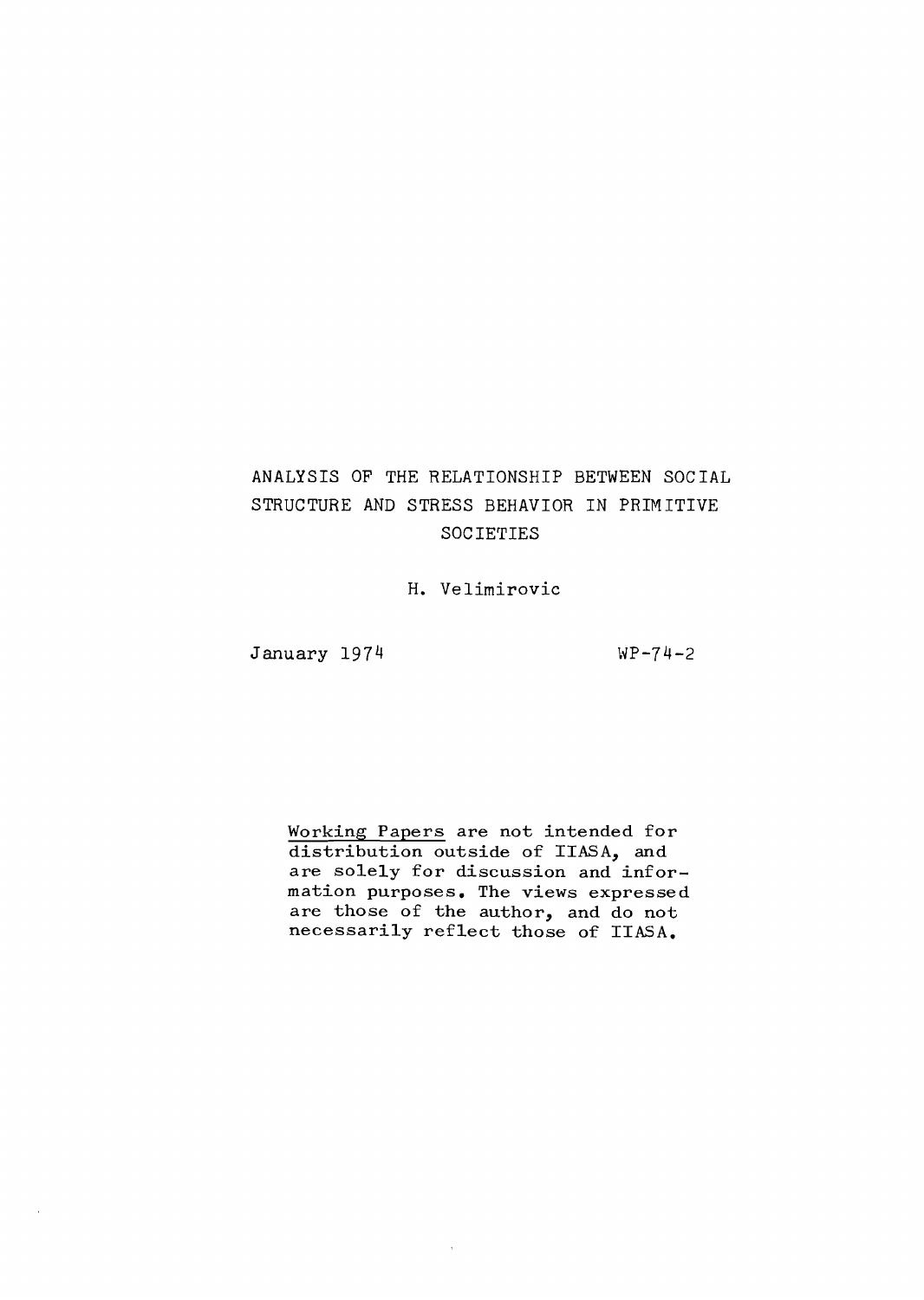$\epsilon$  $\star$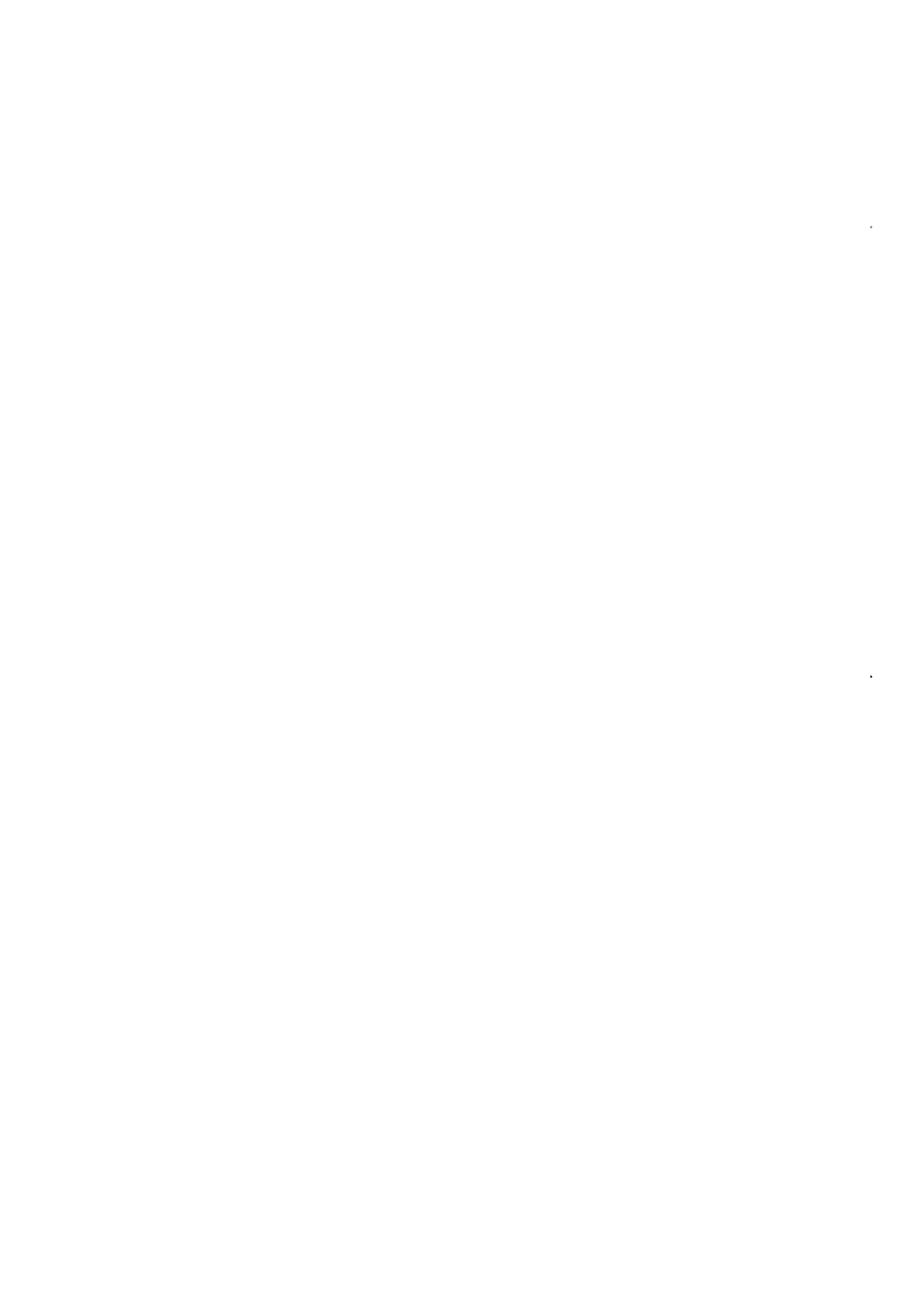## Analysis of the Relationship between Social Structure and Stress Behavior in Primitive Societies

**H.** Velimirovic

Two population groups have been chosen for this study based on the findings of two conscientious and presumably unbiased ethnologists: the Tikopia **[lJ** and the North American Eskimo  $\lceil 3 \rceil$ .

## The Tikopia

The book on the Tikopia is especially suited for a study under this heading. It circles around <sup>a</sup> very acute stress situation caused by two heavy typhoons which were followed by exceptionally severe drought resulting in famine.

The Tikopia live in the Western Pacific on the Island of the same name under the authority of the British Solomon Islands. Firth  $[1]$  calls them a small-scale strongly patterned community of people in a very isolated situation.

Kinship ties are forming a primary basis for social relationship. The people reckon their descent patrilineally with respect to kin group membership, rank and property but at the same time with strong matrilateral accentuation. As Firth relates, all Tikopian feel themselves as members of <sup>a</sup> common body with one language, the same customs and a highly interknit kinship system. Characteristic for the interrelations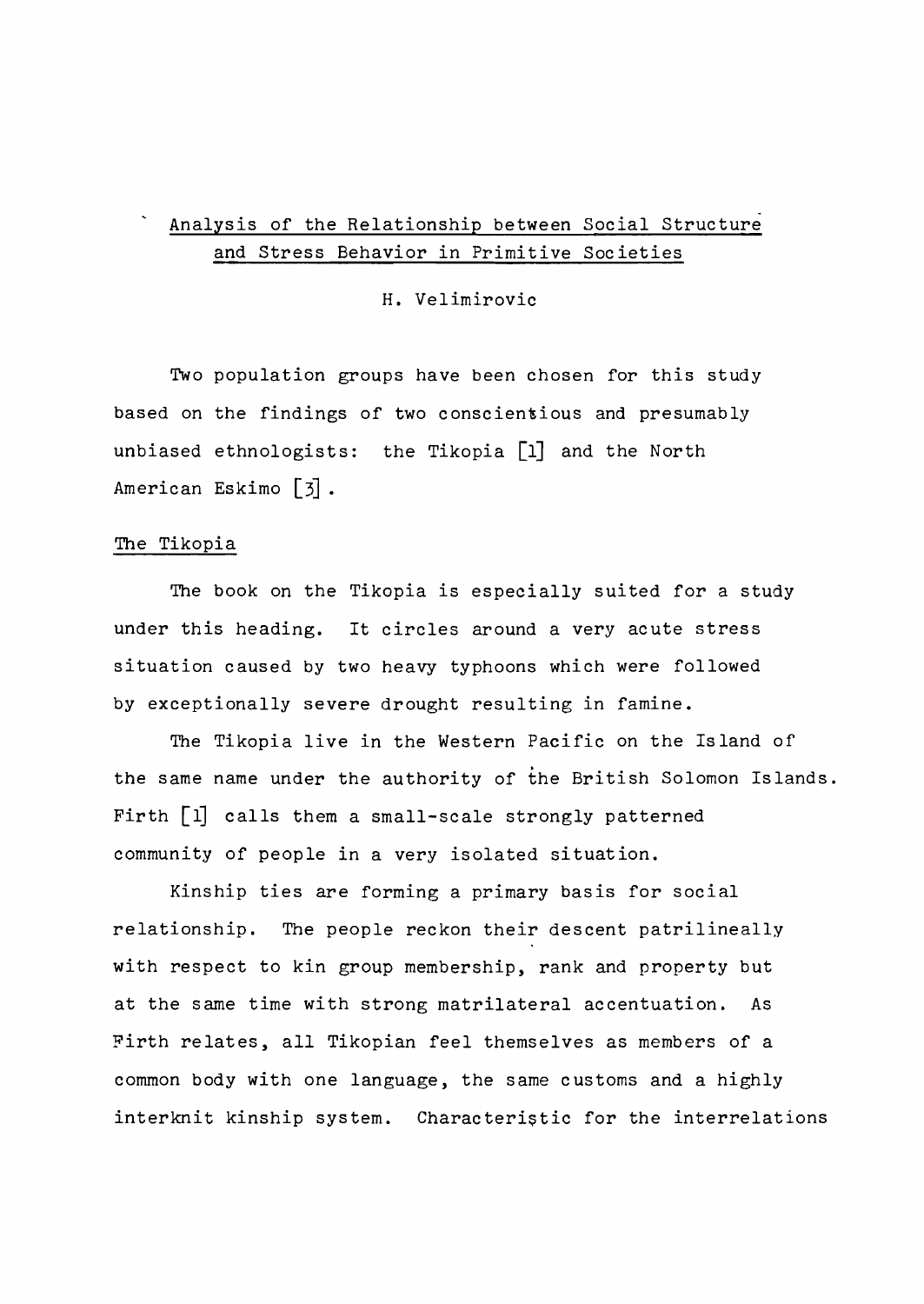between individuals are the many obligations and reciprocities binding them together. For any kind of service or gift fixed equivalents are established and. standard returns are known and accepted.

A strongly developed status system divides the Tikopia into chiefly families and commoners. There are four chiefs in Tikopia, each being the head of a clan. Their power is absolute, though they tend to act following common opinion or at least to give the impression of doing so. Their rights for privilege are acknowledged by the commoners and no feeling of being exploited by the chiefly class was related by Firth.

Ritual elders named by the chiefs belong to the political aristocracy as well as the maru, i.e. the executant officers who interfere in the communal life in the name of the chiefs. Differences of rank among the maru are dependent on the closeness of their family links to the chiefs but also on personal skill.

The Tikopia are mainly horticulturists with taro, breadfruit and coconut as staple food together with banana, sago and several other starchy tubers of less importance. Traditionally there were no pigs on the island. As source of protein serve fish from the sea and from interior lakes.

Several methods of food preservation are known, i.e. the preparation of a paste or of flour. As a final reserve for cases of emergency, enormous giant taro is left to grow in the gardens for years.

-2-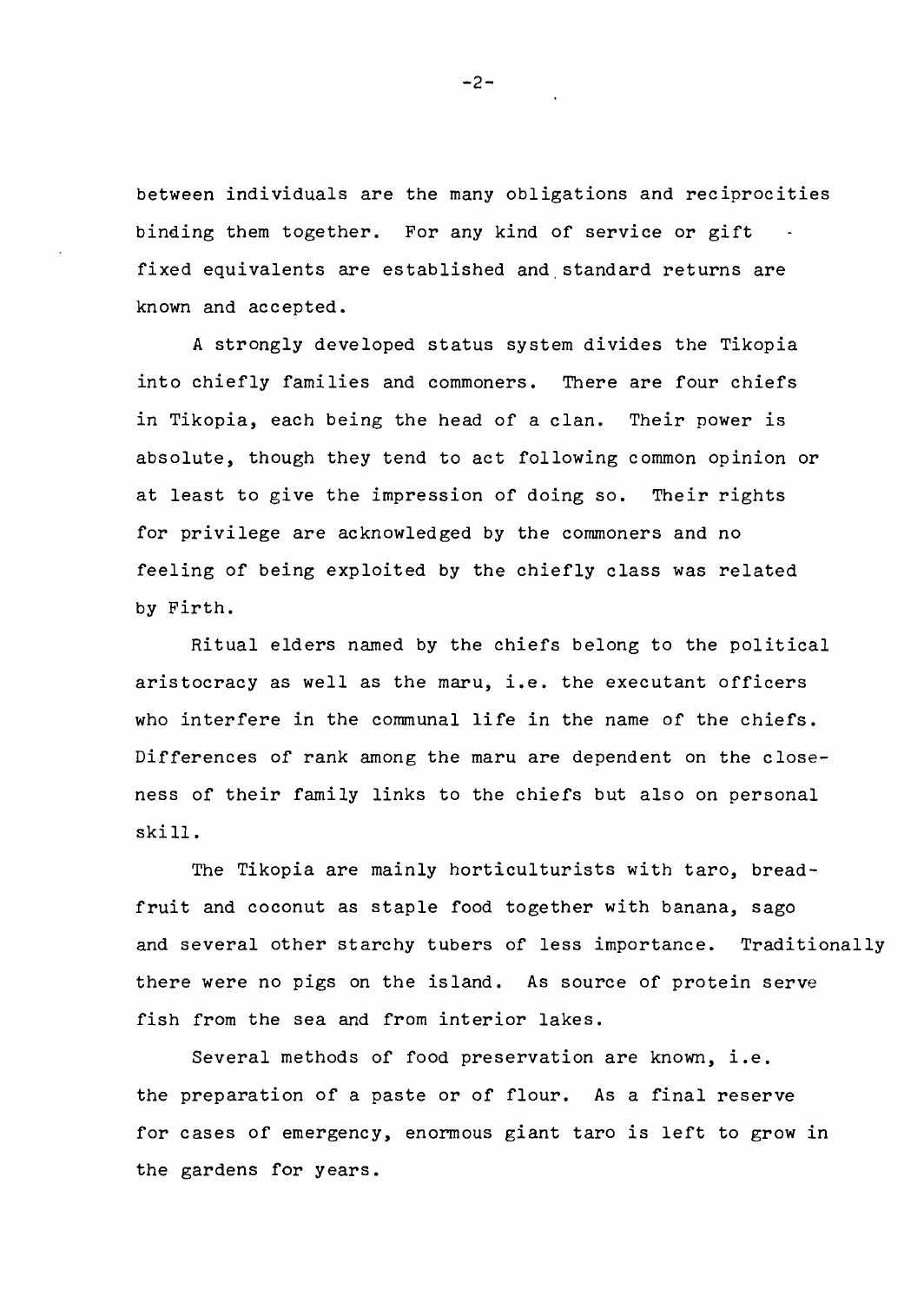Firth calls the system of Tikopia economy primitive because traditionally they did not use any kind of money but resorted to barter instead. A specified system of values was elaborated according to which exchange of objects was carried out. Food was excluded from this kind of exchange. It symbolized social status and was used for <sup>a</sup> complex net of gift giving between chiefs and commoners, relatives, visitors or the poorer members of family of community. To give any objects in order to obtain food was unconceivable for the Tikopia. When money became known on the island, mainly through wage labour on plantations, it was understood in terms of their own cultural pattern as <sup>a</sup> kind of gift in return for services rendered.

Typhoons are not unknown in Tikopia. They occur occasionally in intervals of about 20 years so that every adult remembers such phenomenon. Famines are more commonly known from the periods between main crops. In March 1952 shortly before the arrival of Firth on the island where he had undertaken extensive studies already in 1929, the island was hit by <sup>a</sup> strong typhoon. When the first shock of the disaster was overcome and the people started to return to a fairly normal life, <sup>a</sup> second typhoon struck the island about one year later, not as heavy as the first one but leaving the people in a state of desperation. Whereas after the first typhoon they were able to collect the crops harvested by the storm, and to preserve them according to their modest

 $-3-$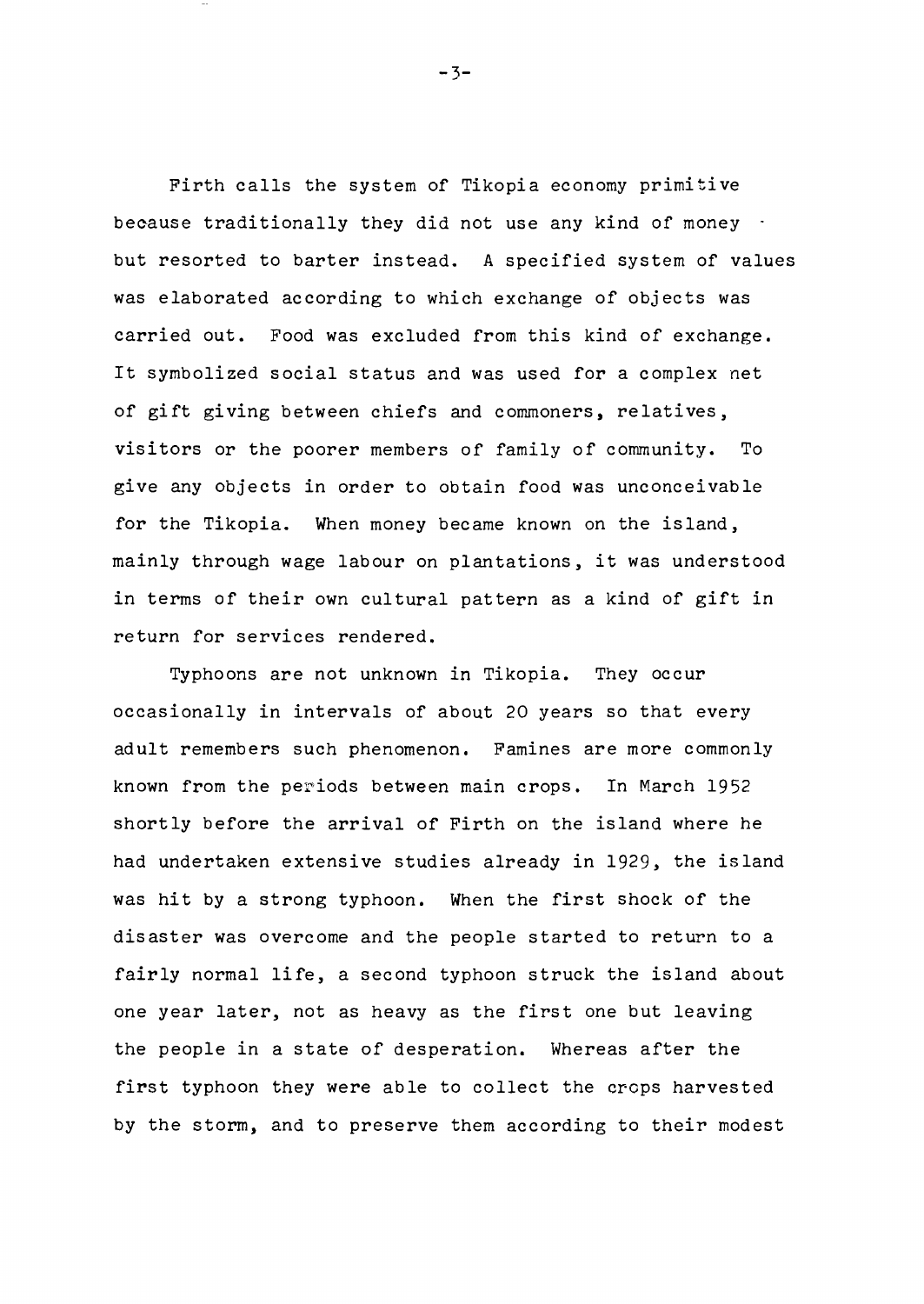abilities, there were no mature fruits now and what was destroyed were the young plants and fruits cultivated after the first disaster. The second typhoon was followed by a severe drought which pushed the next harvest for more than one year in the future.

Natural causes are primarily considered as being responsible for typhoon and drought. There are at the same time religious considerations involved. The Tikopia believe in the existence of links between chiefs, their clan gods and natural phenomena. The latter can be controlled by the chiefs, that means through the favour of gods towards chiefs, but spirit powers without specific intentions may also affect the course of nature. Personal qualities of specific chiefs can be responsible.

Famine is considered as a consequence partly of human failure through lack of foresight, through laziness or theft of immature crops, but also of the inadequacy of chiefs who can be too old to secure fertility or as <sup>a</sup> consequence of the malevolence of two rivalling chiefs who might destroy food supplies by sorcery. On the whole it appears that an unnatural condition of society is manifest in abnormal conditions of nature, i.e. the natural order is related to social harmony  $[1, p. 80].$ 

In such extreme situations the strength and the weakness of a social system can best be tested out, as Firth emphasizes, it was not always easy to distinguish between altered behaviour

**-4-**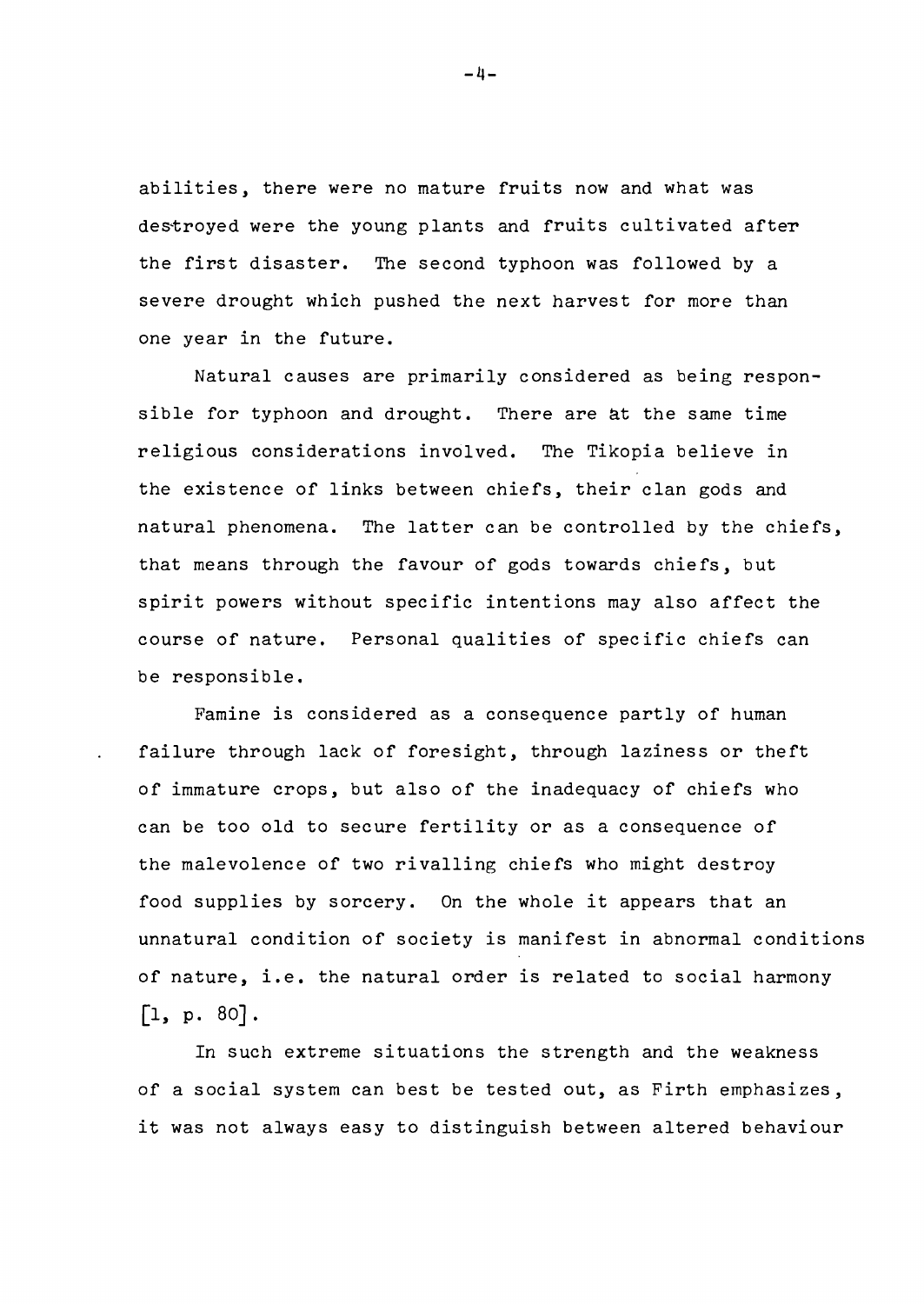due to the famine or due to cultural changes as a consequence of influences from outside.

Firth gives a detailed description of the reaction of the Tikopia after they recovered from their first shock immediately after each of the typhoons. The political leaders, aware of their responsibilities, deepened their acknowledged leadership. They organized the people to clean up the debris of the disaster, to repair paths and the water system, children were sent to collect broken branches as firewood. Laziness stigmatized traditionally was looked upon with contempt. People were called to give up their apathy. The formerly strictly religious assembly, the fono, was remodelled as public assembly now regularly held on Sundays, where the damages were assessed and steps to be taken were discussed among chiefs and commoners. New regulations were adopted for the use of the land, whereby fallow land had to be put under cultivation, boundaries of family lands had to be clearly demarcated, the collecting rights on the lands of others were restricted or cut altogether, and cultivation rights on the lands of others had to be newly defined. Even such land was used which was left fallow in preparation for ceremonial use, though not all of it. New crops with emphasis on short-term crops and plants resistent to drought were introduced. Fishery was discouraged in favour of agricultural activities in order to make up for the loss of productive plants. After the typhoon there continued to be enough fish as a supplement but an intensification of fishing

**-5-**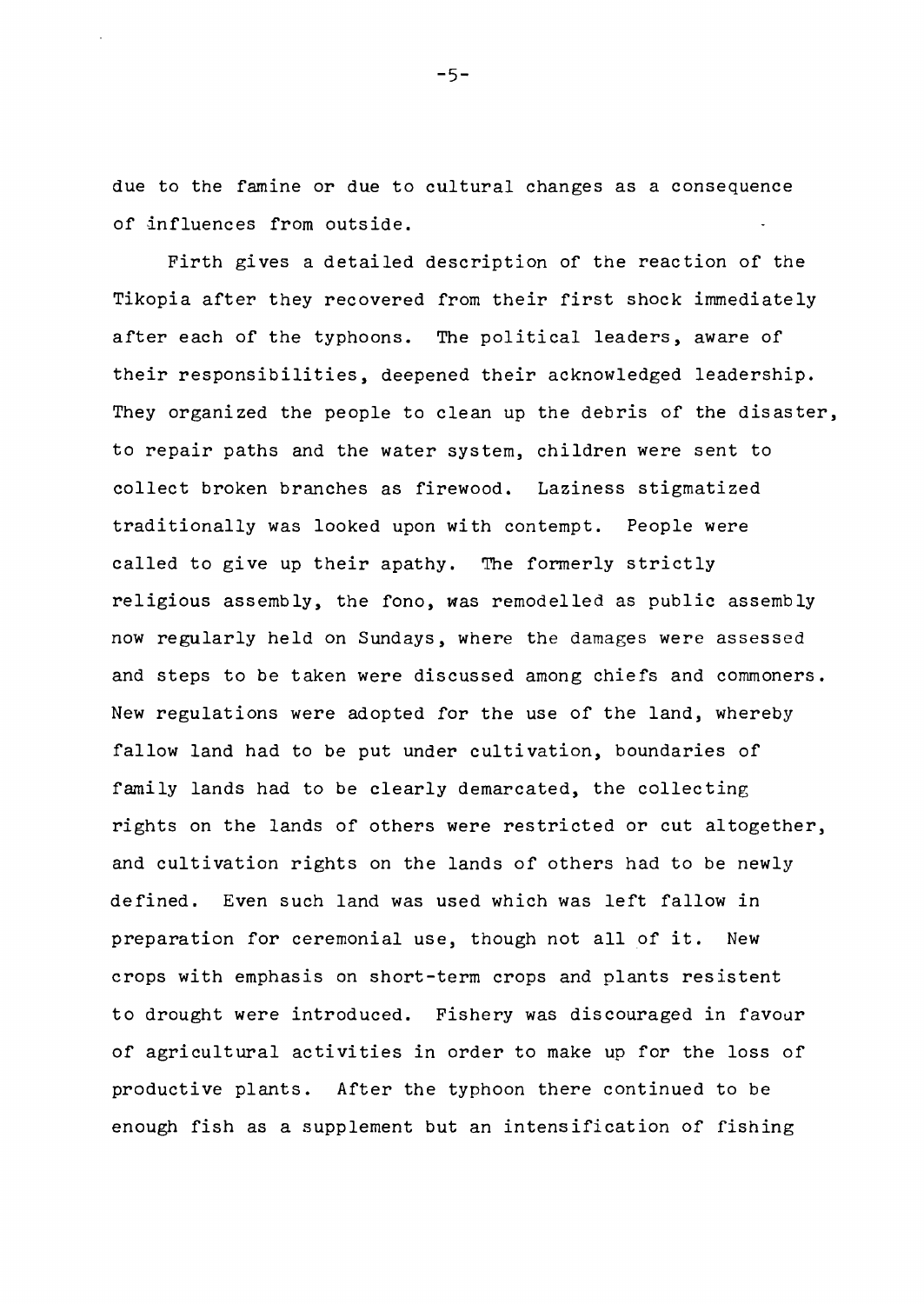would not have brought additional food because the amount of fish available was just enough for the normal daily needs.

A very serious problem arose under the impact of the famine: people started to steal food, to dig up immature crops. They did not even spare the chiefs and their families. It seemed that the only people wo did not resort to such means were the chiefs themselves and the executant Officers, the maru, conscious of the necessity of their stating an example. The stealing was a serious menace to law and order although it was felt by all, even by those who were involved in such acts themselves, that it was <sup>a</sup> shame to be <sup>a</sup> thief in times of emergency. As Firth says this feeling for morals was the best guarantee for a quick return to normal standards.

The system of customary law had to be revised regarding the punishment of thieves. One of the traditional methods to send a culprit in a boat off into the rough sea to almost certain death was given up under the influence of government authorities. Instead it became more frequent to insinuate to a person known as a thief to go abroad as a wage labourer, to a kind of exile. The usual procedure of waling over a discovered theft was soon stopped because it became too frequent. The detection of theft became increasingly often a source for violence and public disorder. But since there were no means in the system to find out and to methodically punish a theft, new ways had to be found in order to avoid theft altogether by protecting the crop, by prohibiting fishing in certain

-6-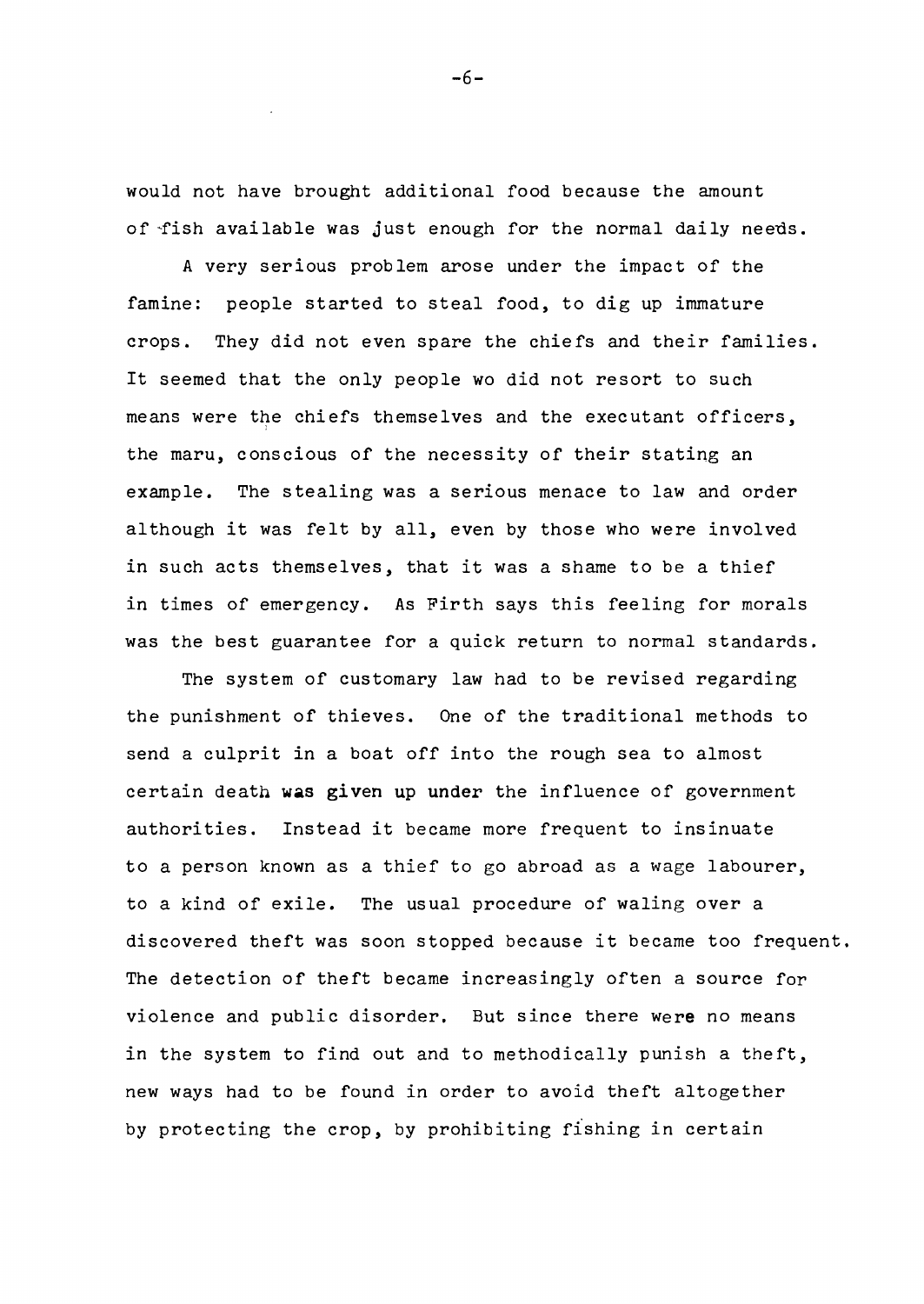waters where stealing would be easy to undertake, etc.

A marked consequence of the food shortage was the atomization of the kinship group. Whereas before it was one of the most respected obligation to offer food to agnate and also to affinal relatives, this custom could not be maintained any more. It dissipated gradually, first the host and his family did not eat the same quality of food offered to the guest, then under some pretense they did not eat with their guest anymore, giving him the little they had, excusing themselves toward strangers first and relatives later on. They ate secretly in order not to be obliged to share the food they could provide for the household which remained the only unit where obligations remained existent also in times of utmost scarcity. Even the obligations towards chiefs were abandoned but under the common understanding that in the worst case the chief would have to be supported by the commoners, not so much as his personal privilege but acknowledging that the chief is the representive of the community, and that supporting the chief is supporting the community. Food was never pooled by common action, it always remained under the responsibility of the household.

Dancing was an important part of Tikopia recreational activities. During the famine the leaders recognized its Value to release tensions and to keep the people moving. Public dances were intensified and later on they even became compulsory so much that mourning periods were shortened to

**-7-**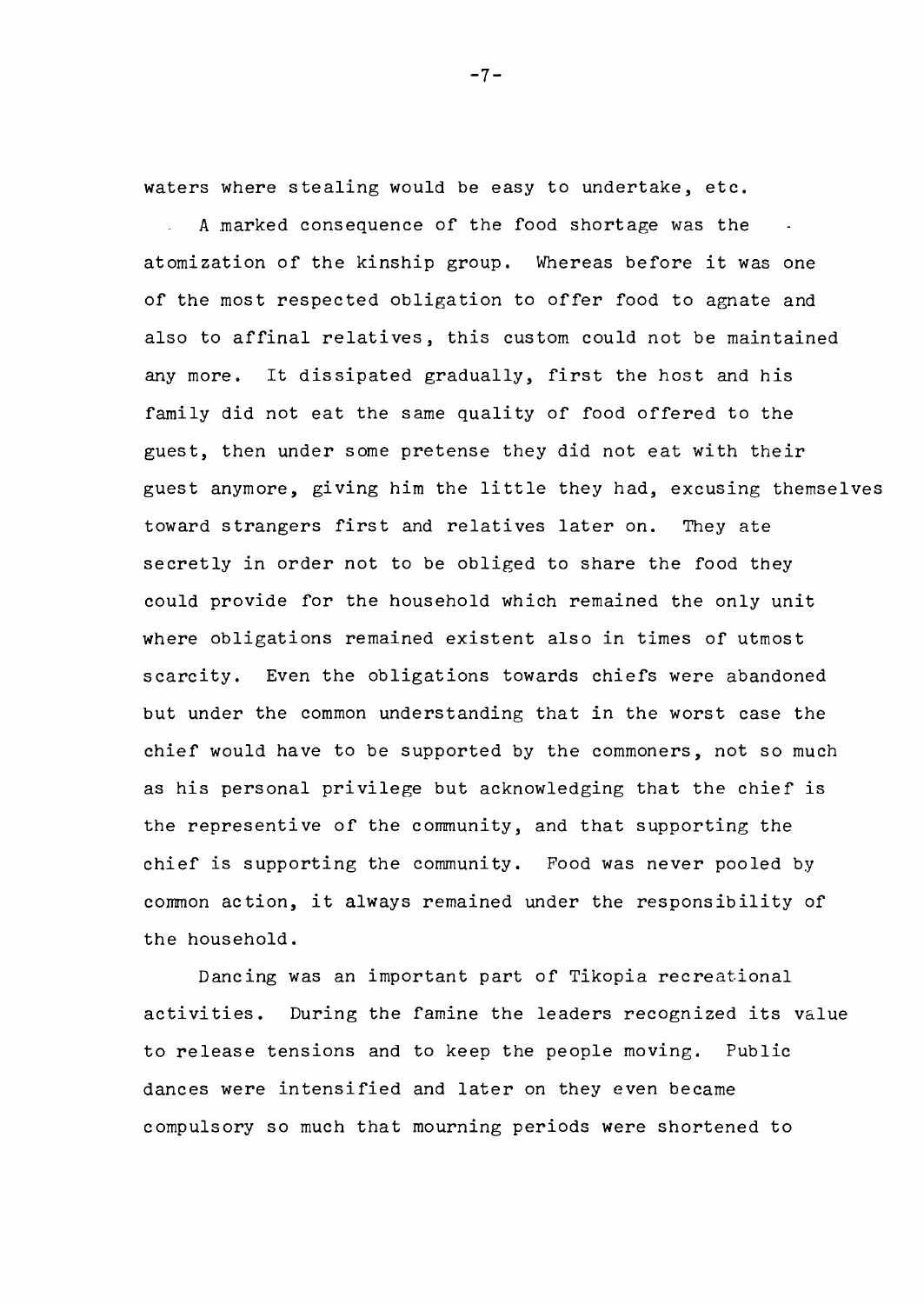allow the family members of a deceased person to take part in public dancing soon again.

With respect to Tikopia religion, consequences of the food shortage were unavoidable since food was essential for any kind of ceremony. It followed that in such ceremonies where food as offering played a symbolical part, a small offering was still significant and the food Which was offered first could be eaten later on. The situation was different where food exchange on a big scale was an important part of the ceremony, like for <sup>a</sup> wedding and initiation. It was thus ruled that none of such occasions could take place during the time of the famine. Even funeral ceremonies were reduced and many people were not attending because they were unable to provide the necessary food gifts. Certain types of ceremonial performances merged with others or were simply omitted and at the height of the famine even basic elements were abandoned.

No special ritual appeals seem to have been made for relief except through normal pagan and Christian rites in regular ceremonies, in accordance with their assumption of the famine causation through human failure.

#### North Alaskan Eskimo

Firth emphasizes in his book on the Tikopia that there are hardly any and only marginal investigations made on people living in a hunger period. As comparison with the Tikopia study, it was necessary to look for <sup>a</sup> population group in an

-8-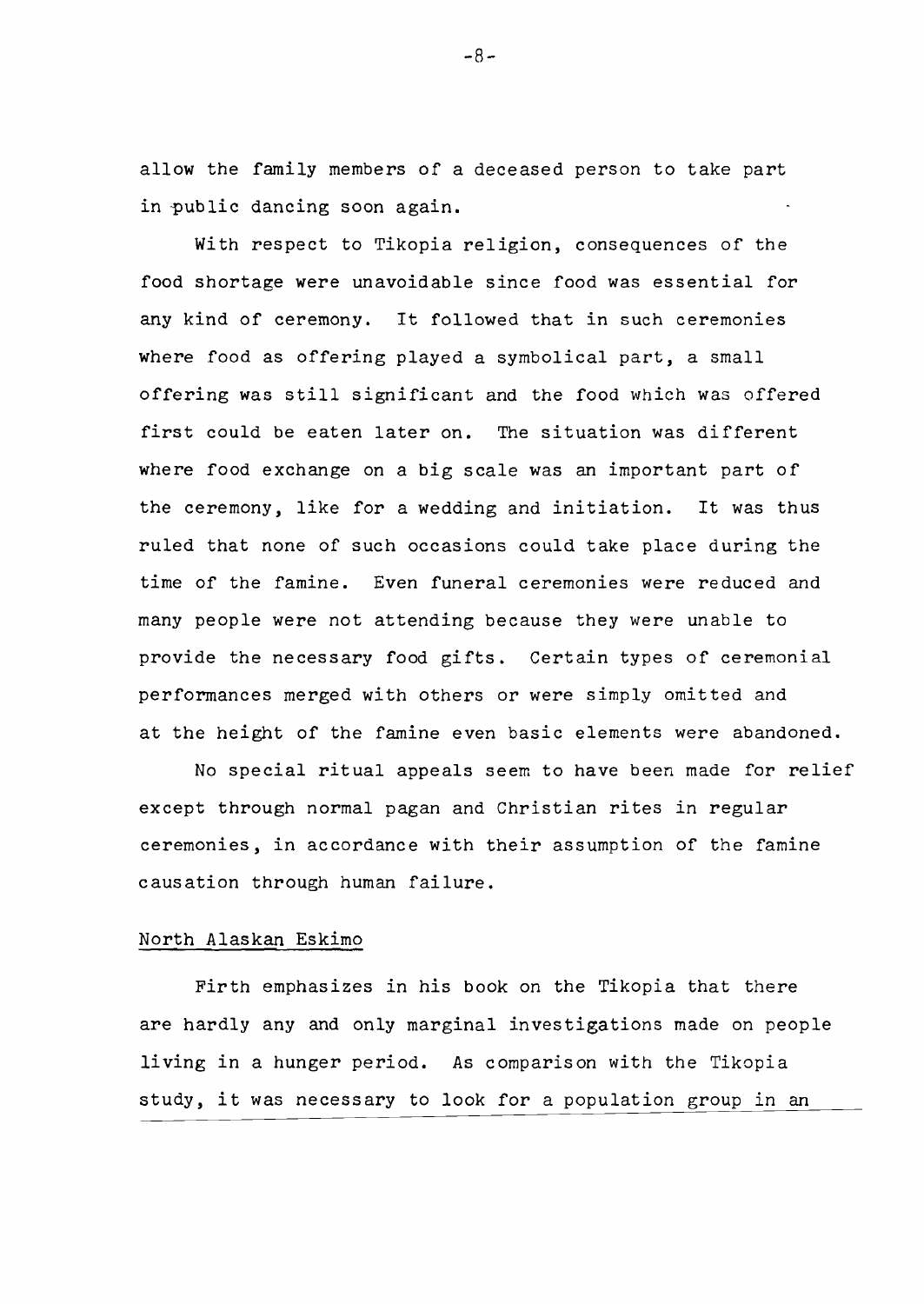equally isolated location and living under economically difficult conditions. The material should be well documented, or course. Spencer's book [3] on the North Alaskan Eskimo proved to offer these prerequisites dealing with two Eskimo groups living under an almost permanent stress due to the harsh environmental conditions of the Arctic.

The area under study is the tundra between Point Barrow and Point Hope in northwestern North America where two groups of aboriginal Eskimo were living, the nomadic caribou hunters of inland regions, called nuunamiut, and the sedentary whalers of the coastal slope, the tareumiut.

Despite differences in social form particularly concerning differences in subsistence and ceremonial life they were more alike than different in their societal organization. They spoke the same language, although with regional variations, their kinship organization was similar.

Both groups acknowledged bilineal descent giving to each individual the membership of two lineages and with it <sup>a</sup> wide circle of relatives. These were bound together by strong bonds of mutual aid, by reciprocal obligations and responsibilities. Beyond the nuclear family as residence units and smallest economic unit and the extended kin grouping existed a wide range of quasi-kinship and the formalized extensions of cooperative ties to non-kin. Half-relationships were considered as true relatives, a half-brother was a brother, etc. Adoption was extremely frequent, and the adopted child had kin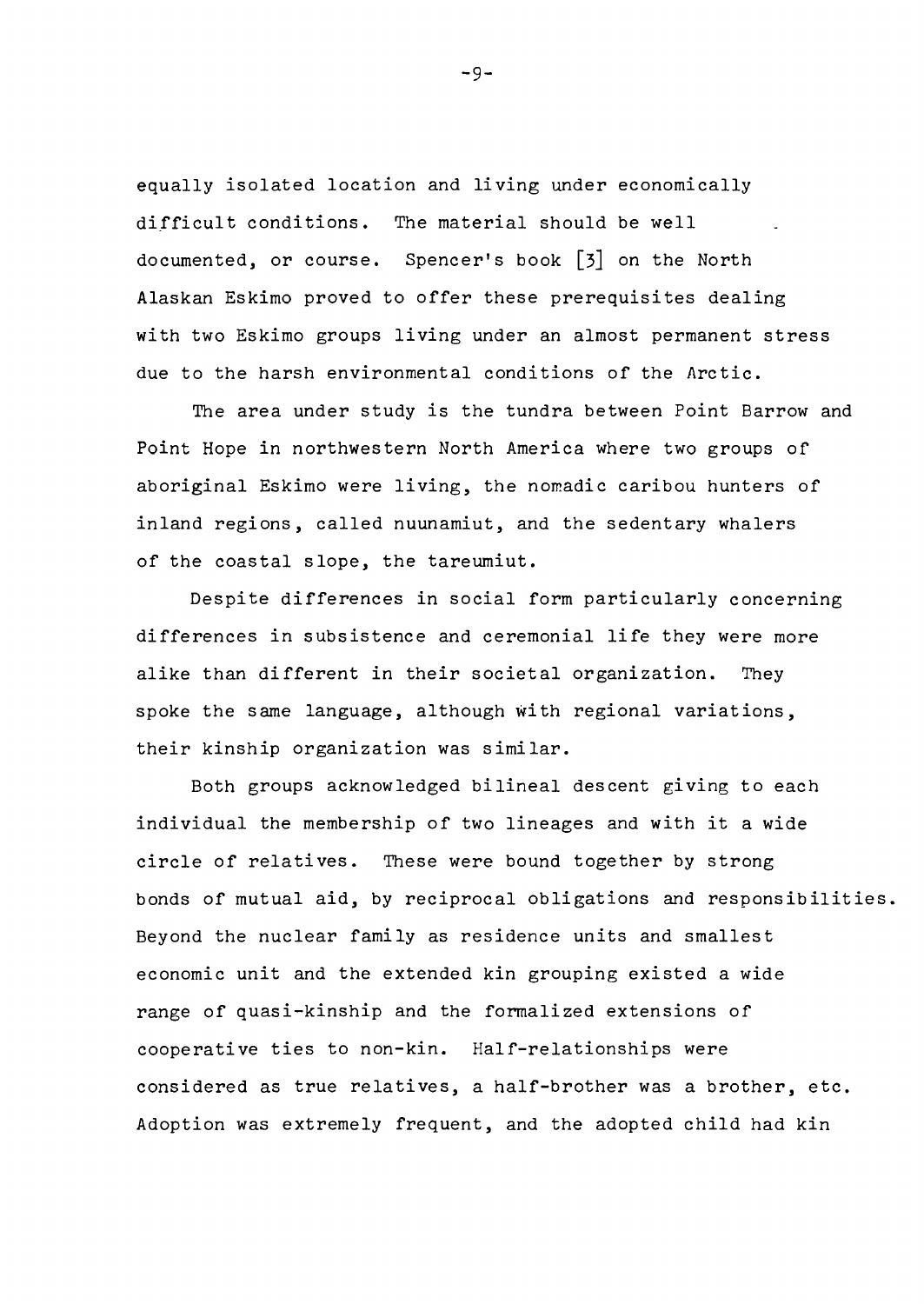obligations towards his native and adoptive families, also with respect to the exogamic marriage regulations. An orphan was regarded as a poor person because he had no kin to give him economic security. He had to work for his living if he was not adopted within the extended family or non-related groups.

The institution of wife exchange on a temporary or permanent basis was not so much an expression of granting hospitality or pleasure to a trade partner or joking relationship but much more a strengthening of a partnership or extending of quasi-kinship bonds through the exchange of personal property (wives) thus broadening the range of mutual aid and cooperation which went in such cases to the kin and to all the children of the respective couples, and not only to those who originated from such union.

Wife abduction was common, not necessarily resulting in murder which happened frequently. It could occasionally serve to create new friendships between the two men who shared the wife, and consequently to new bonds of cooperation.

The coastal Eskimo lived off whaling and the hunting of sea mammals. Complex social and religious behaviour was patterned around the whale but also around most other animals which were hunted, like bear, fox, wolf, and especially the seal. The subsistence of the inland groups was gained through caribou hunting which received the same ceremonial attention as whaling by the coastal groups. Caribou hunting

 $-10-$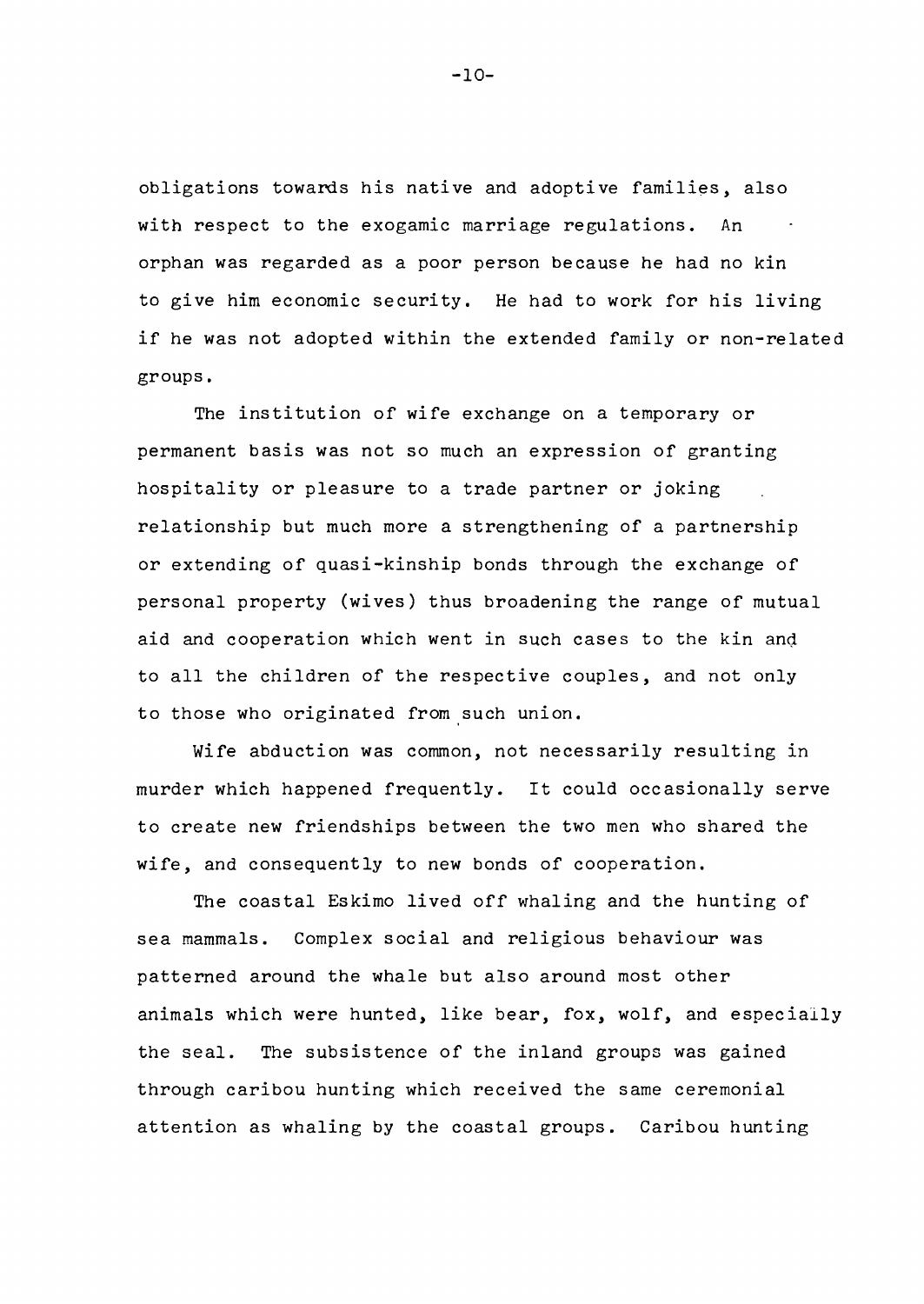was undertaken by the coastal Eskimo in individual raids after the whaling season but no inland Eskimo was traditionally prepared to go whaling on the coast.

The Eskimo lived mainly on meat, an adult consuming 7 to 8 pounds a day so that tremendous quantities had to be stored in the ice after a whaling or caribou hunt or dried in the manner of the inland Eskimo. Vegetable food was not eaten to any important extent, except the partially digested content from the stomachs of herbivorous animals. The inland Eskimo used a wider range of vegetables than the coastal groups, consisting of certain roots, shoots and grasses and a variety of berries which were also traded to the coast.

Success in hunting depended mainly on the movements of whales and walrus according to the prevalence of the ice or on the unpredictable seasonal ways which the caribou herds took. A change in routes could mean a year of famine which might occur every 6th to 7th year. Food shortage was not necessarily frequent but it was well known and Eskimo society was prepared for it.

For the inland Eskimo, food provision was rather unbalanced varying between times of surplus and acute food shortage, much more than for the people involved in whaling.

The hunting activities of both groups shaped their settlement patterns. On the coast permanent villages served as basis for the hunters, besides they established camps for whaling and duck hunting. The houses were grouped around the dance house,

-11-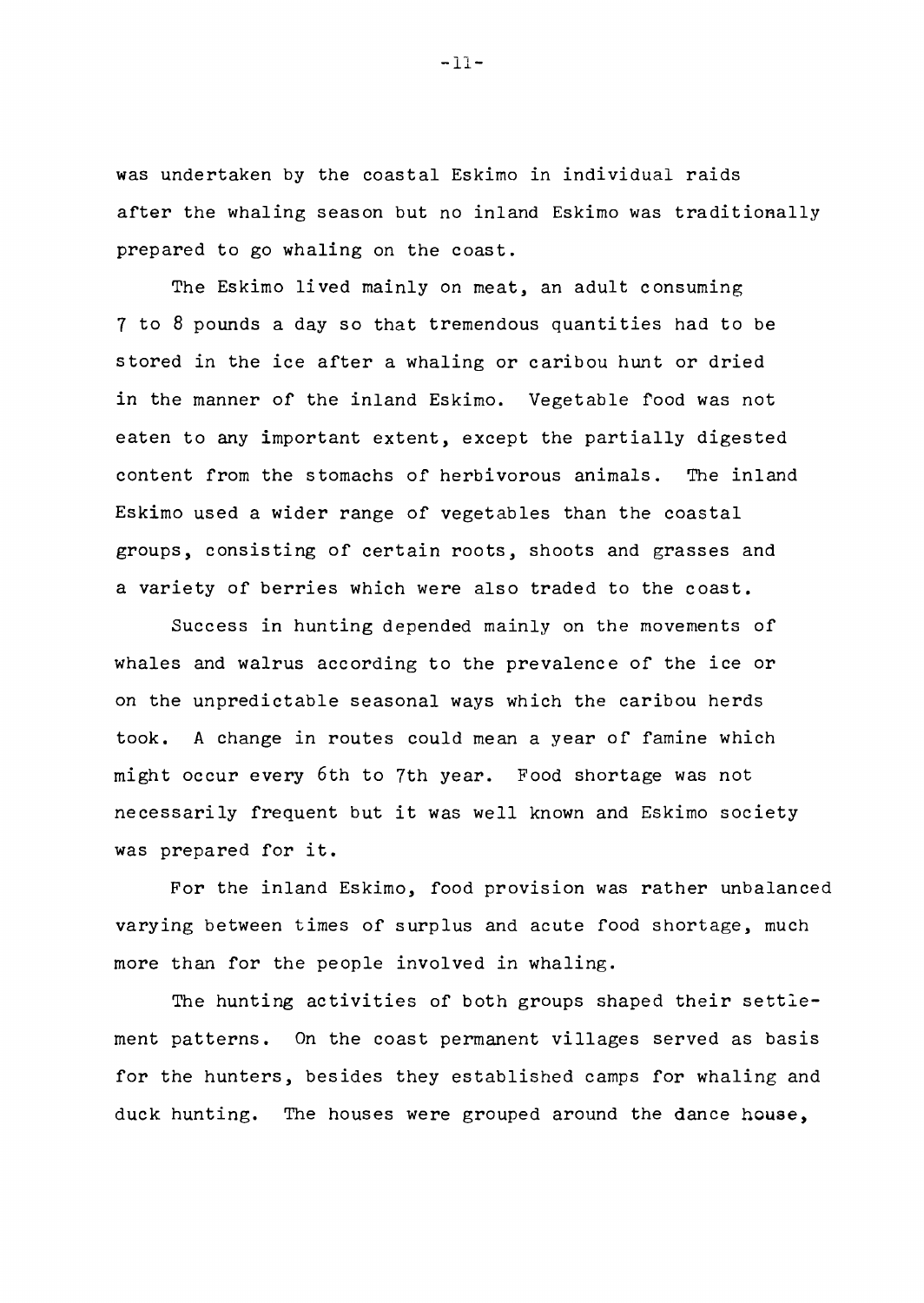**the** communal gathering place mostly of men but also of women, where the socially important recreational activities of dark winter days took place, as well as ceremonial preparations for hunting. The inland Eskimo depended on the unpredictable migrations of the caribou herds. They had to cover wide areas in search of herds or while hunting them in corrals or by driving them into the water. Their settlements were made of tent-like temporary or of semi-permanent houses. The dance house was also a temporary structure. They travelled from winter camps to spring camps and then to their summer settlements.

Eskimo culture granted a great freedom of choice of the economic activity to the individual who could do as he liked, go hunting or stay at home and dedicate his time to other occupations like tool making or trap laying, or he could hunt individually or in groups or go fishing. Only laziness was frowned upon. At the same time a man could choose the place where he liked to settle, either together with relatives or alone. He was not bound by any rules of behaviour with respect to the place of residence. He was also free to choose the relatives he wanted to live and travel with, or the whaling of hunting group respectively.

There was no person, no chief to direct the behaviour, no defined political structure. It was the family which exerted social controls.

The only social distinctions were made according to the wealth of a person. A skillful hunter who was able to gather

 $-12-$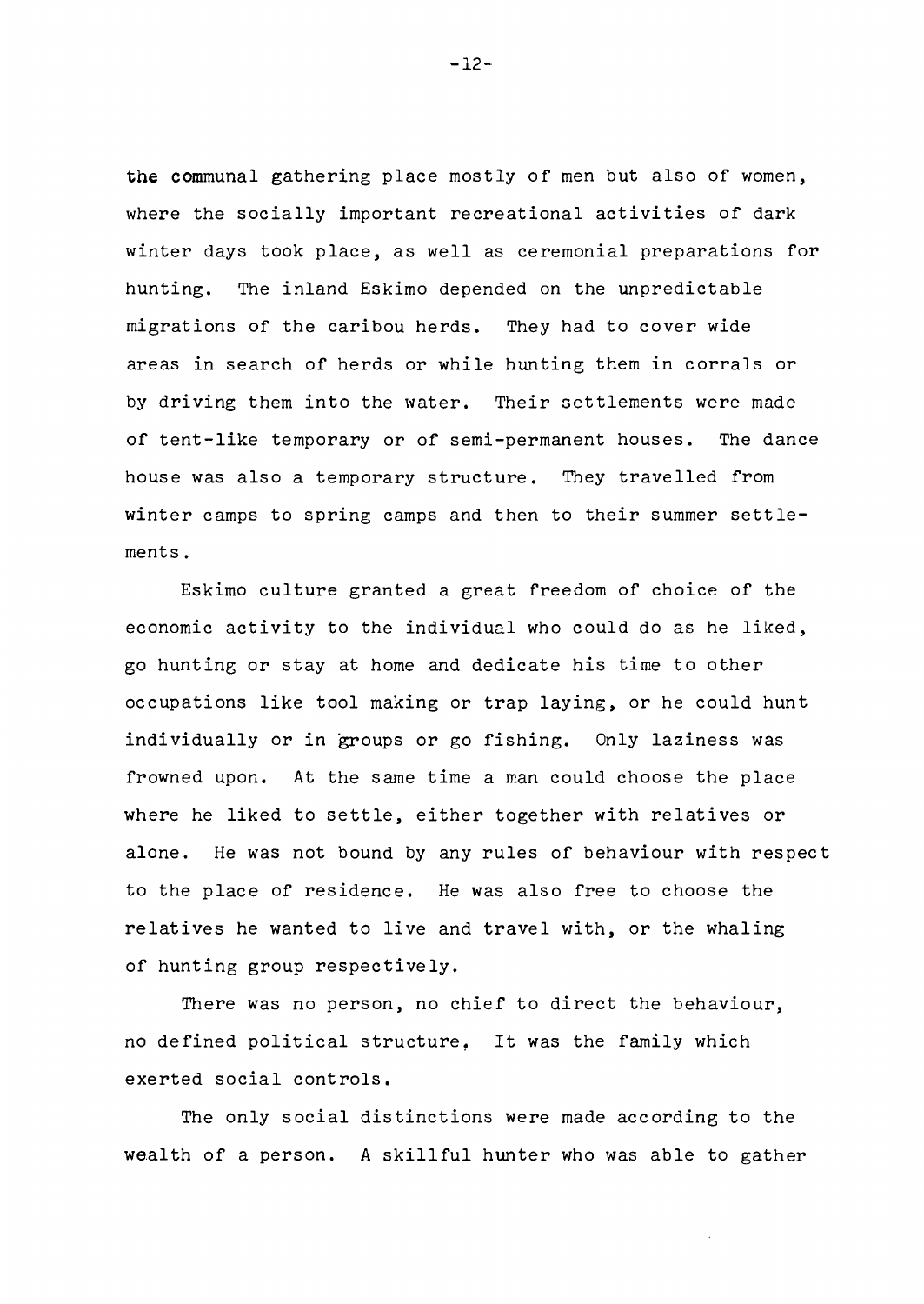surplus food or goods could buy a boat and support those men who went whaling with him in his boat. He had great prestige but his influence did not go beyond his crew members. Anyone who could have surplus food could become a boat owner. This was a position of social and ceremonial importance but without any political significance.

Similar to the boat owner of the coastal Eskimo, the director of the caribou drive was a man of local influence. He was the builder of the stockade who attracted the same men every year for the big caribou hunt. Expression to the wealth concept was given by severely elaborate ceremonies, particularly the "Messenger Feast" at which extensive gift exchange took place suggestive of the potlach of the Northwest Coast. Invitations were given to one crew captain by crew captains from other communities to partake in the feast if his group felt they were able to provide the necessary objects involved for exchange.

<sup>A</sup> main part in Eskimo society was played by trading. It never took place within the family or community but between villages or districts or the two ecological groups. Long trading journeys were undertaken after the big communal spring hunts making the community break into small bands.

It was possible to buy food within the community but it was looked upon as avowal of one's failure to provide for one's own sUbsistence.

Most markedly was the interdependence between coastal and interior groups. The inland Eskimo provided mainly caribou

-13-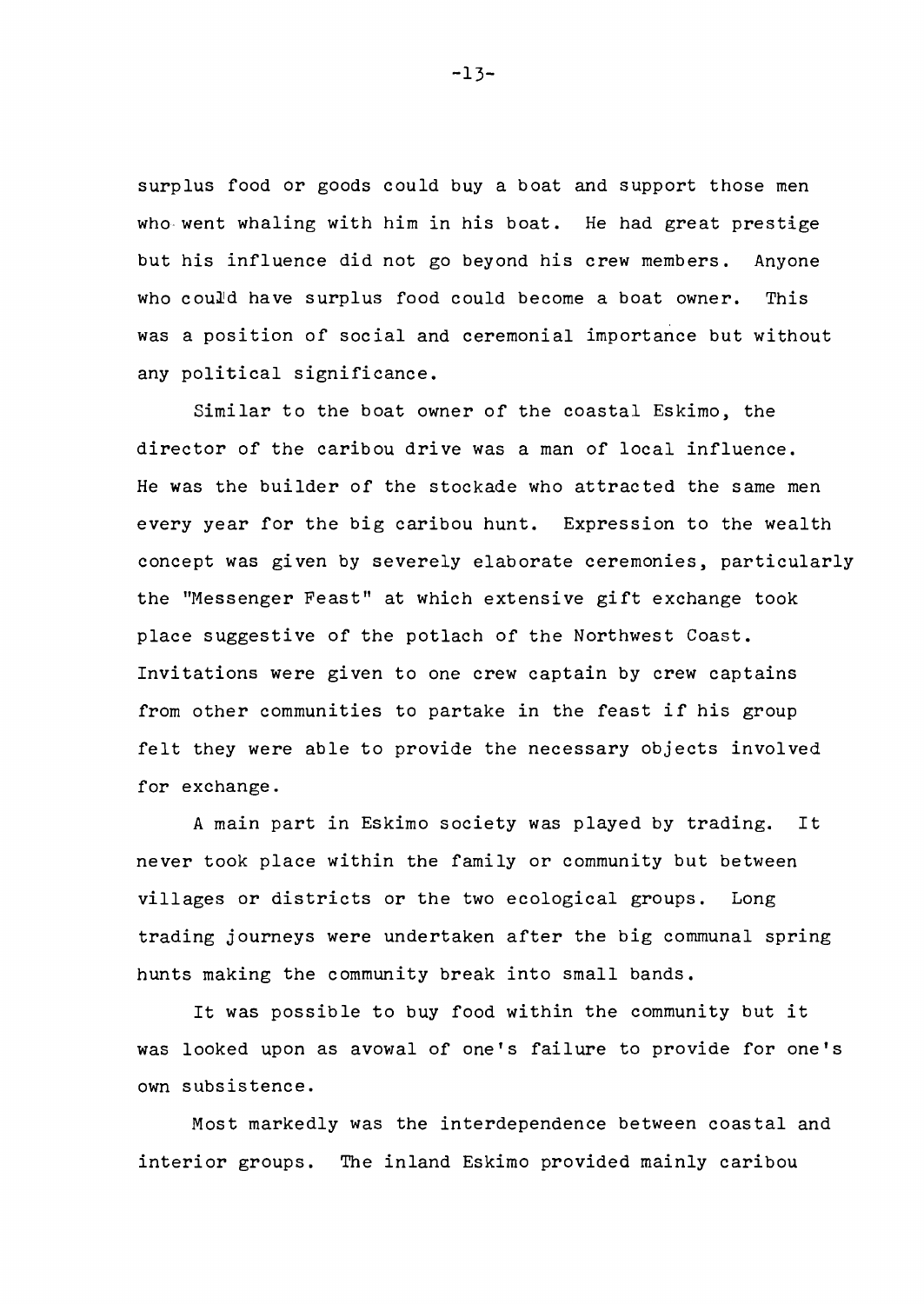hides for the coastal village dwellers. In return they received whale blubber and oil which was essential for their survival. When new products were introduced from the outside through the establishment of trading stations, and Western textiles were imported, there was no need any more for caribou hides. In search of whale oil the inland Eskimo had to give up their pattern of life in the interior. They settled down in the coastal villages where they were absorbed in the labour force of the Alaskan naval petroleum project. In 1952/53 there were only two bands left who followed the traditional pattern of caribou hunting, resisting school and medical care. They will have ceased to exist in the meantime.

The responsibility which each individual had with respect to any person of his kin was mainly related to blood feuds which were common in the Eskimo culture between extended families and which could last through several generations. If retaliations for minor offenses were involved, it was <sup>a</sup> personal matter of the individual and the kin grouping was not expected to interfere. Only when killing was involved, the kin group might agree to find a peaceful solution or to meet for war which was not necessarily putting an end to the feud. Reasons for hostilities and killing were often related to sexual involvements, a stolen wife, or rape and adultery, and less because of food or personal property. Food was freely given if asked for. The inviolability of <sup>a</sup> house was sacred and burglaries practically did not occur.

~14-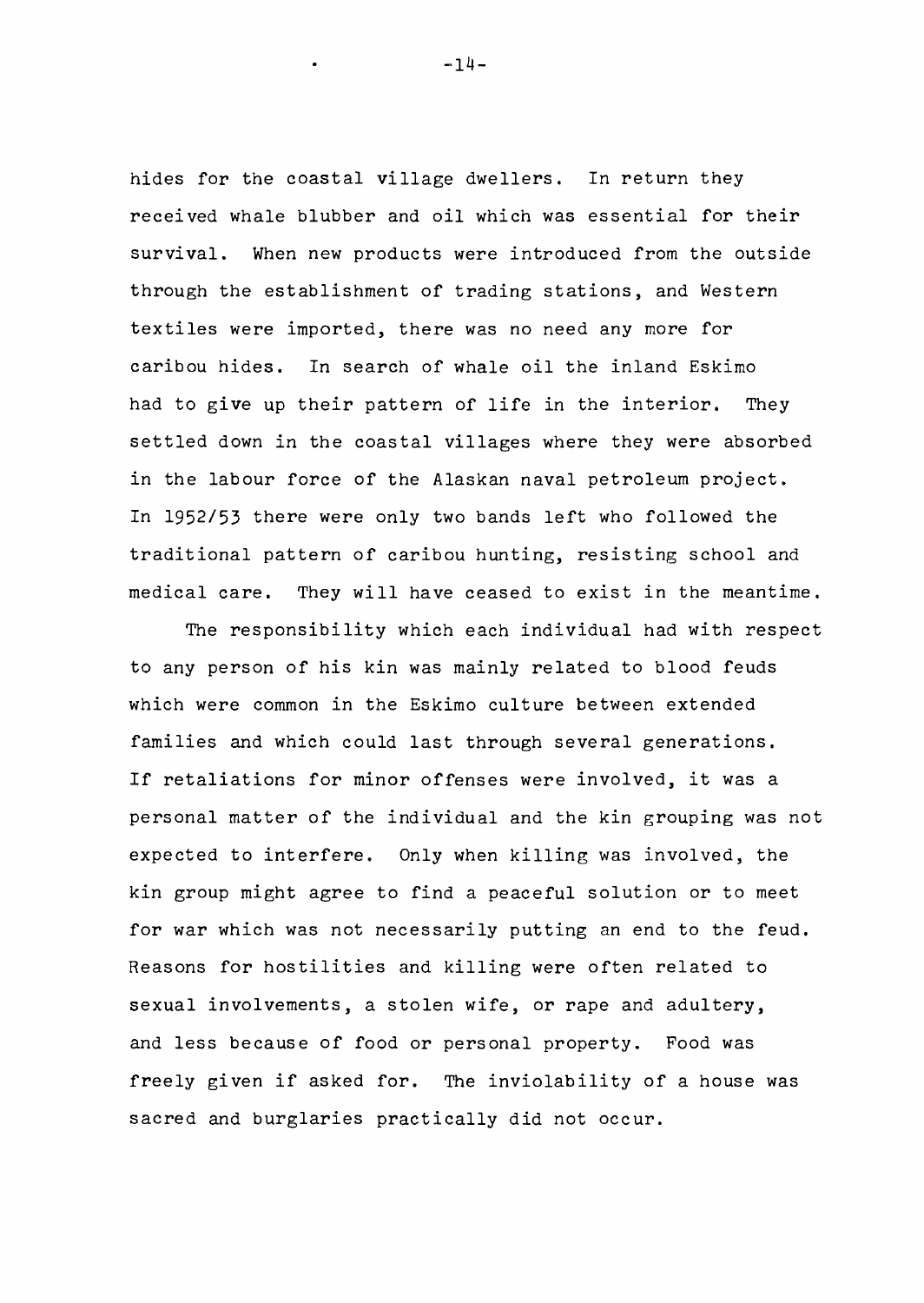In opposition to the strong urge for cooperation within the kin group and the formalized extra-kin associations was the marked hostility towards strangers. They were harassed accordingly if they ventured into <sup>a</sup> strange community so that they were obliged to look for some kind of cooperation possibility within the otherwise hostile community.

The ideal pattern of intersocial behaviour favoured modesty and uniformity. Children were educated to show only limited ambition. The individual should excel in certain abilities or qualities but not at the expense of others. Children were taught not to speak unfriendly about others. They were consciously prevented to hear adult gossip. The ideal attitude was to be "patient" or to "save the face" and not to be too good in a competitive game lest the shaman would take revenge. Industriousness and generosity were well liked. If somebody showed an extreme antisocial behaviour being intolerably quarrelsome he was murdered or driven away to starve.

North Alaskan Eskimo religion held that the animals of the surrounding nature have the ability to talk and to think in the same manner as men do. It was extremely important in order to secure success in individual or communal hunting to show the appropriate behaviour and respect towards animals to be hunted. Any kind of insult would make the animal withdraw and leave the humans to starvation. The behaviour was patterned along this belief with an infinite number of prescriptions, prohibitions, rules, particularly with respect to eating.

-15-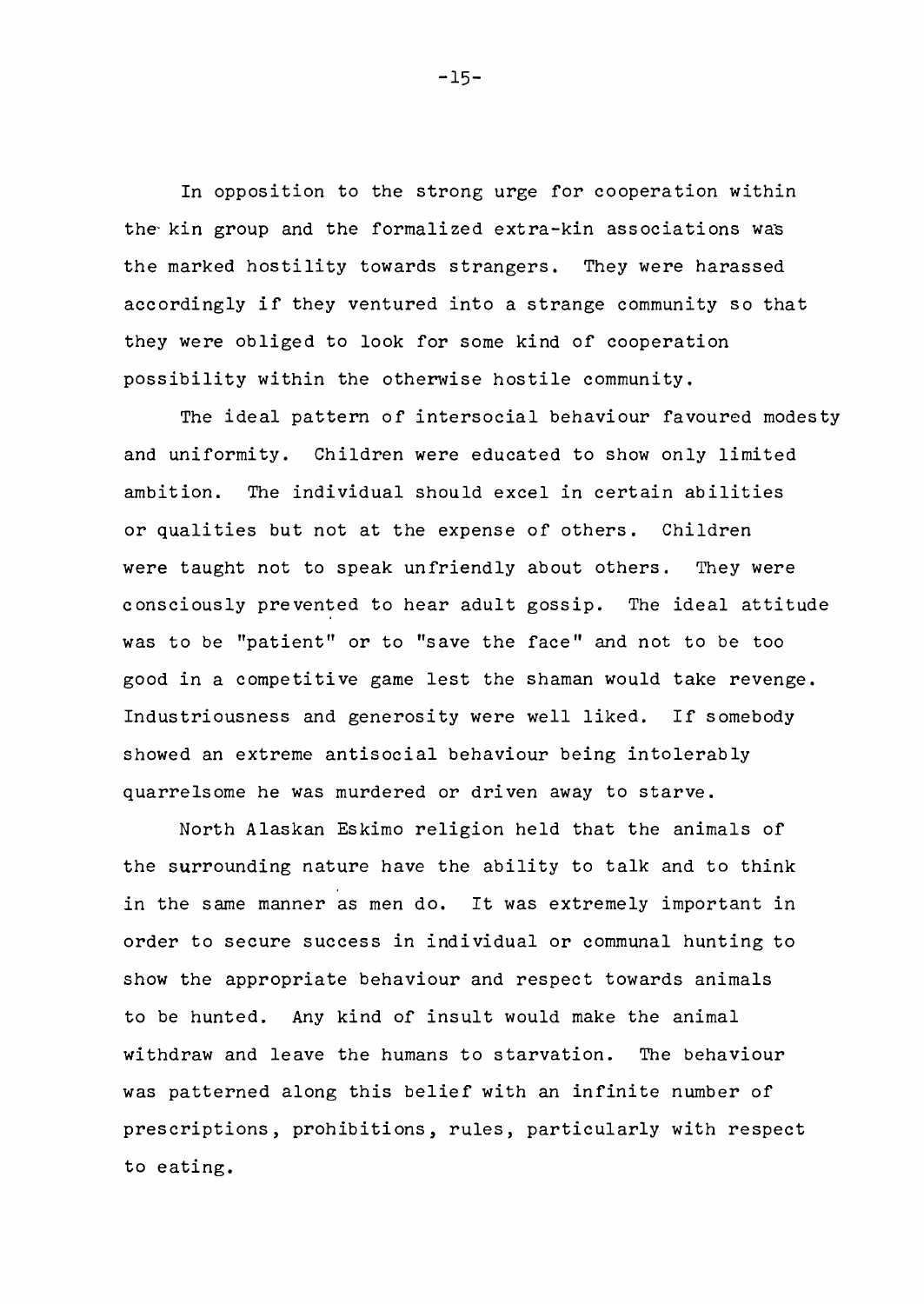The shaman was the principal religious practitioner. Men and women could become shamans. They knew how to cure the sick, how to find lost articles or missing persons, how to provide charms, and speak to the dead, and how to prepare individual taboos, but black magic and eventually murder was ascribed to them. They received their power through the interference of their particular spirit helpers. The shaman was feared by the people because of his partly sinister powers but resorted to when necessary. Very often an individual lacking skill for becoming <sup>a</sup> successful hunter or the unbalanced or neurotic became shamans. A person usually tried to avoid the call for the office through <sup>a</sup> particular spirit, but frequently he was not able to escape. Each hunting group had its shaman who was supposed to call the caribou to perform the necessary hunting magic. Their influence did not extend to the political level.

Not only a shaman had supernatural powers, any person was in possession of powers of some kind to achieve a desired end by magical means. Only the shaman had the ability for contact with a particular type of spirit which he used for the good of the community. Everybody could be the owner of a magical song mainly directed to control game or weather but also used in feuds.

In times of stress which might be caused by acute food shortage, the wider circle of kin began to function giving the individual aid as far as the situation allowed. In such

-16-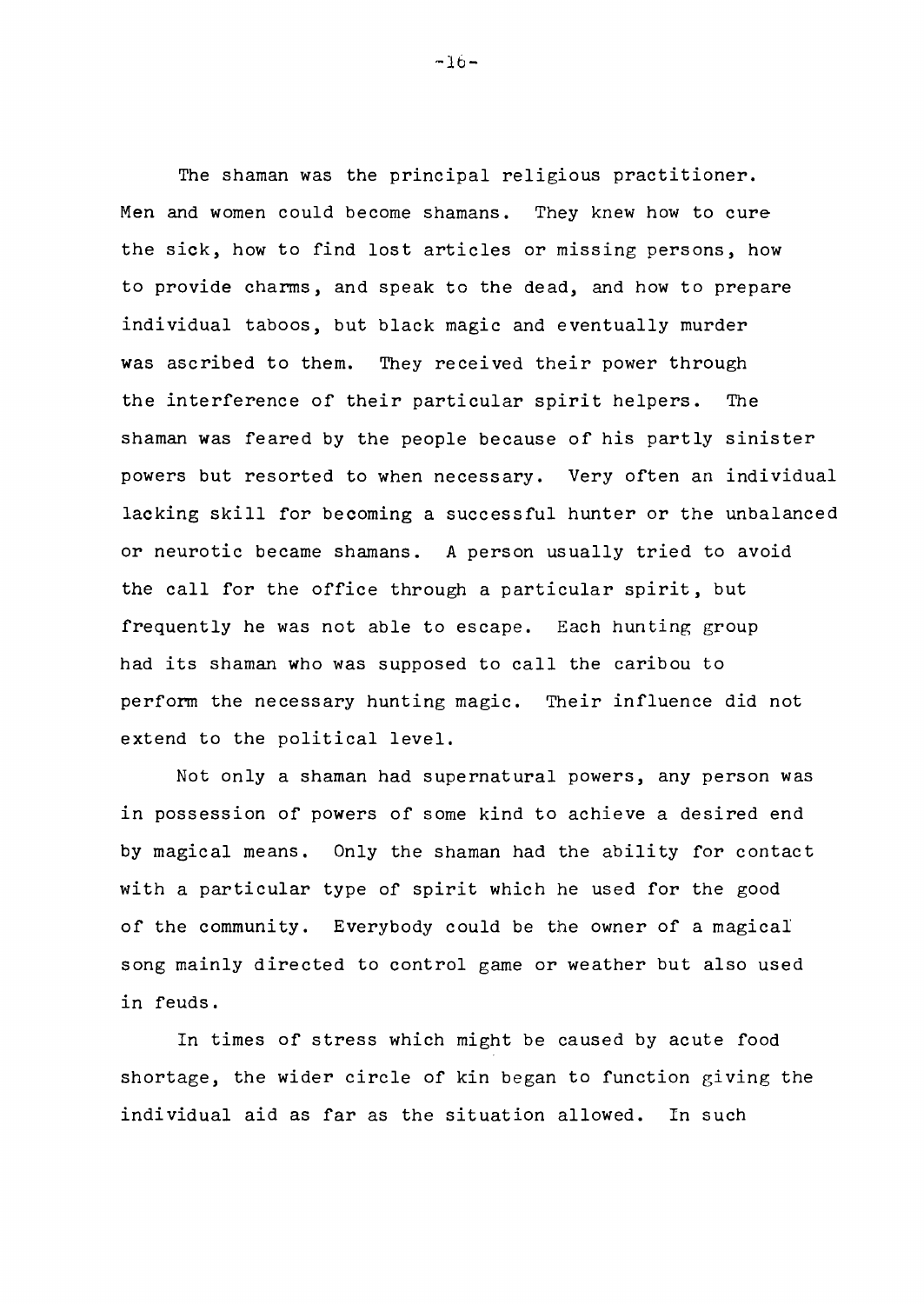instances bigger family groupings used to break up, but assistance was still expected within the net of kinship and extra-kinship associations and more so from the wealthy boat owners, wealthy in terms of food supplies, and from successful hunters. It could happen that these were left hungry after giving aid to the entire community, kin or nonkin. Old people sacrificed their food for the younger, and also parents went hungry in order to feed their children.

When a family grouping was travelling together under particular conditions of stress, it occasionally happened that a newborn child was left behind to die. This was not practiced when the child was already given a name and thus had been accepted into the community. Newborn children were abandoned with great reluctance and it was always tried first to give the child in adoption before taking such steps. It was not the mother who decided and the baby had to be torn away from her by members of the family group who had carefully considered the action.

Besides newborn children and infirm or sick people, the very old were also abandoned if the situation afforded it. Old people often asked to be left behind to die when they recognized that their presence was an extra burden.

A man who in times of famine saved himself at the expense of others was treated like a criminal and hunted down by the relatives of the abandoned. If it exceptionally happened that somebody took all of another person's food storage he was

-17-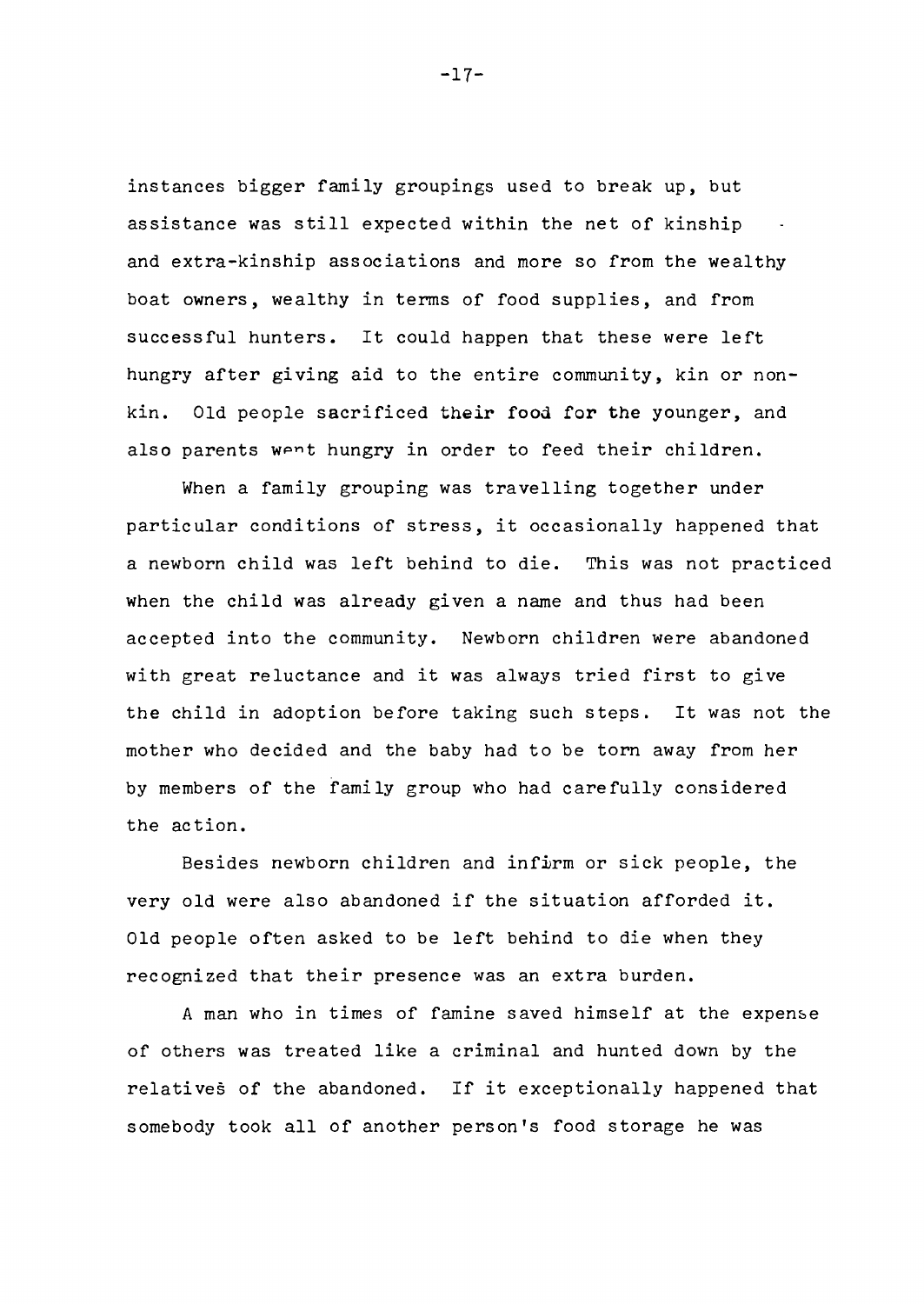considered as a murderer for leaving a family to starvation. He was persecuted as such by the kin group of the victim.

Cases of abandonment were more frequent among the inland people who were constantly travelling under the most difficult circumstances. Loyalty in this respect was preferredly given to blood kin. Consequently in times of famine a wife with her children might join her father whereas the husband would join his brother. When times ameliorated they eventually joined again. But it was not considered to be good if <sup>a</sup> husband would leave his wife in times of need.

Spencer relates that only one case of cannibalism was known, when a woman had eaten the flesh of her mother and sisters after they had died. It was not stigmatized by the community but just considered to be very sad.

## Conclusions

A social system works through the complex interaction of its parts. When one part of the whole is affected the other parts are affected as well. If one componenet is weakened, more strength will be needed by another component to secure survival of the system.

For this mechanism which balances the interrelationship of the components, i.e. the ability of <sup>a</sup> social system to absorb disturbance, the term resilience as known in ecology [2] could be applied.

At first sight the two described population groups seem to be very different with no common traits visible. Their

-18-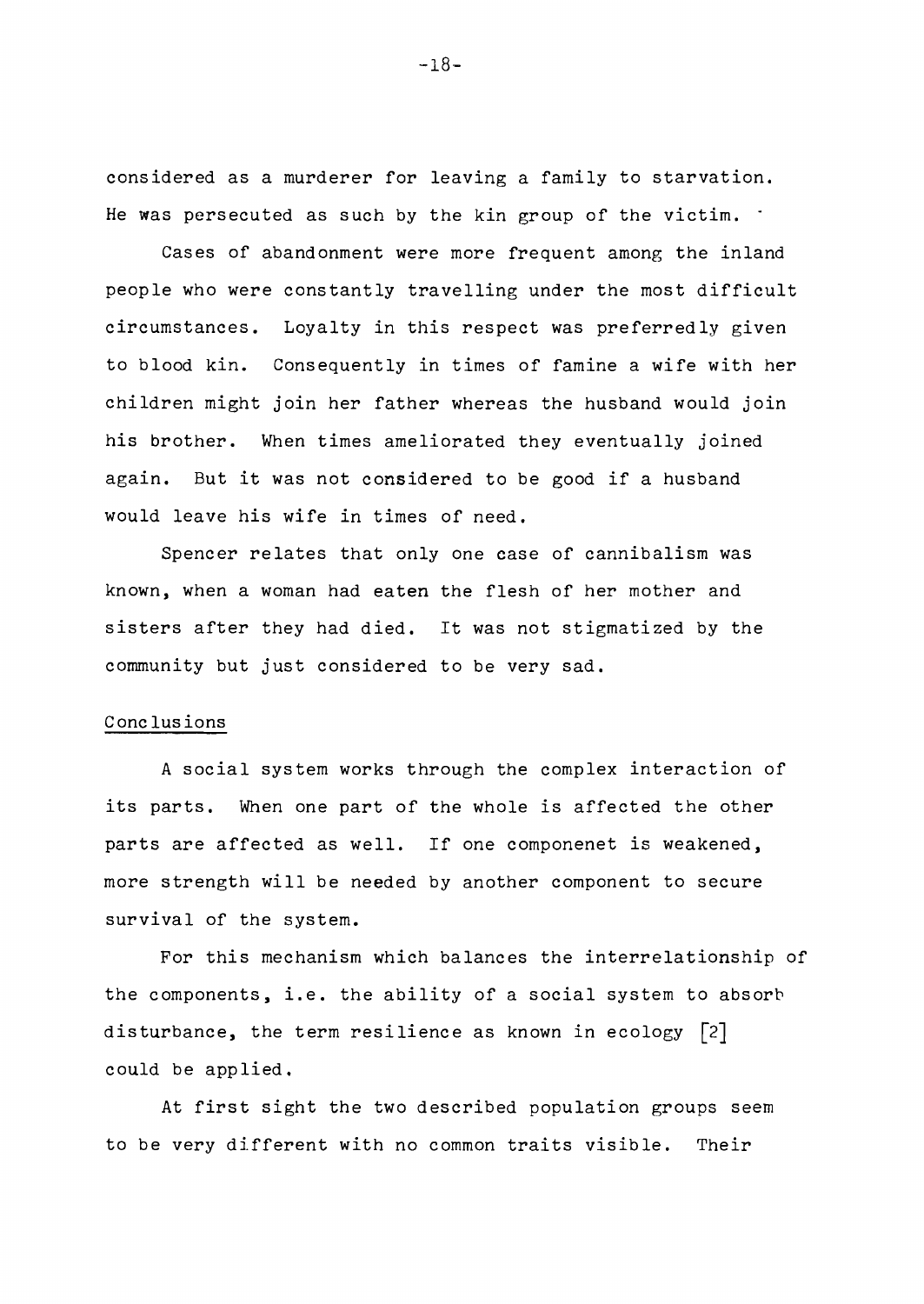subsistence activities are different, kinship organization follows different lines, and their political structure has· nothing in common.

A more thorough study shows a number of correspondences which are of minor importance in this context. One characteristic which both groups share is their flexibility in the organization of social life in times of stress.

Stress situations due to unpredictable natural phenomena are known in both cultures but do not occur regularly. Both systems had to deal with them in the past and developed mechanisms for an appropriate behaviour of their members.

Through the particular environmental conditions the economic pursuit is interrupted and famine threatens the survival of the population. The Tikopia face such a situation by strengthening the power of their political leaders, who are able to face the disaster with the collaboration of the commoners. A general breakdown of law and order is reversible under the impact of new regulations and stricter surveillance. The importance of chiefs is shifted from the ceremonial to the political field in the course of the famine.

An egalitarian system like that of the Eskimo has to search for other means. In order to surmount the hardships of the environment, people depend on mutual aid. Since there exists fear from and thus hostility towards strangers a great number of ways are found to include as many people as possible in the kinship and quasi-kinship groups or similar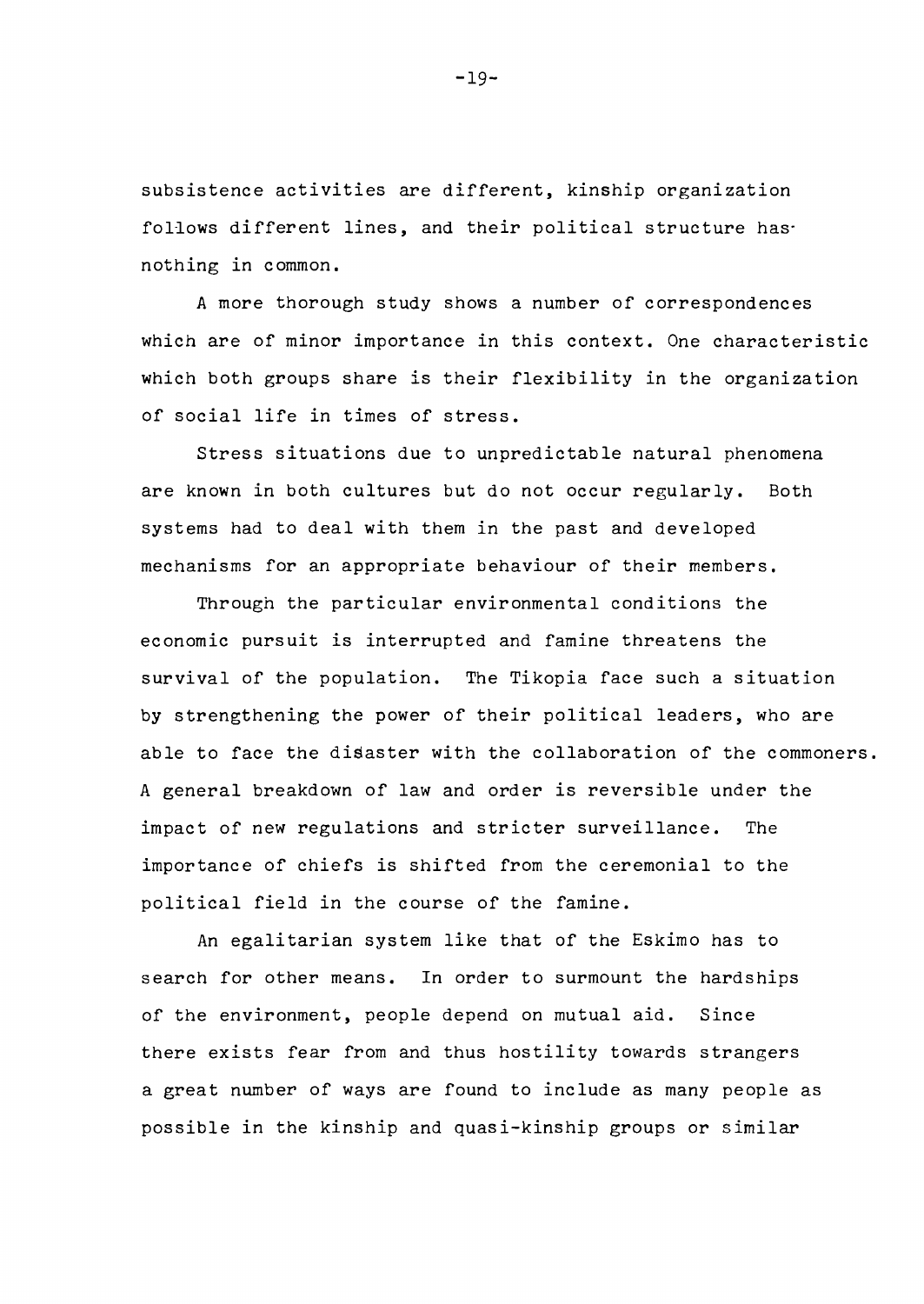associations. With kinship or partnership bonds also the obligations of mutual cooperation are extended.

If an individual or individuals are under stress the wider circle of persons bound by mutual obligations will act. But when the whole group is hit by extreme need both social systems allow the kinship groups to split up with regard to food distribution to lessen the responsibility for many and thus to focus it on the nuclear family in the struggle for survival.

A particular form of flexibility is present in the Eskimo social system with its outspoken freedom of choice concerning many aspects of social life thus balancing the limitations of the Arctic environment. On the other hand it is society, i.e. the particular family grouping, which is free to eliminate an individual who is a burden or a danger for their survival.

The extinction of the inland Eskimo as described above is an example of how the resilience factor can be exhausted. They were prepared for temporary famine situations which they could master in the same manner as the coastal Eskimo. Once they were definitely deprived of their main foodstuff their resistence was broken and the ecological conditions did not allow an alternative within the habitual setting.

 $-20-$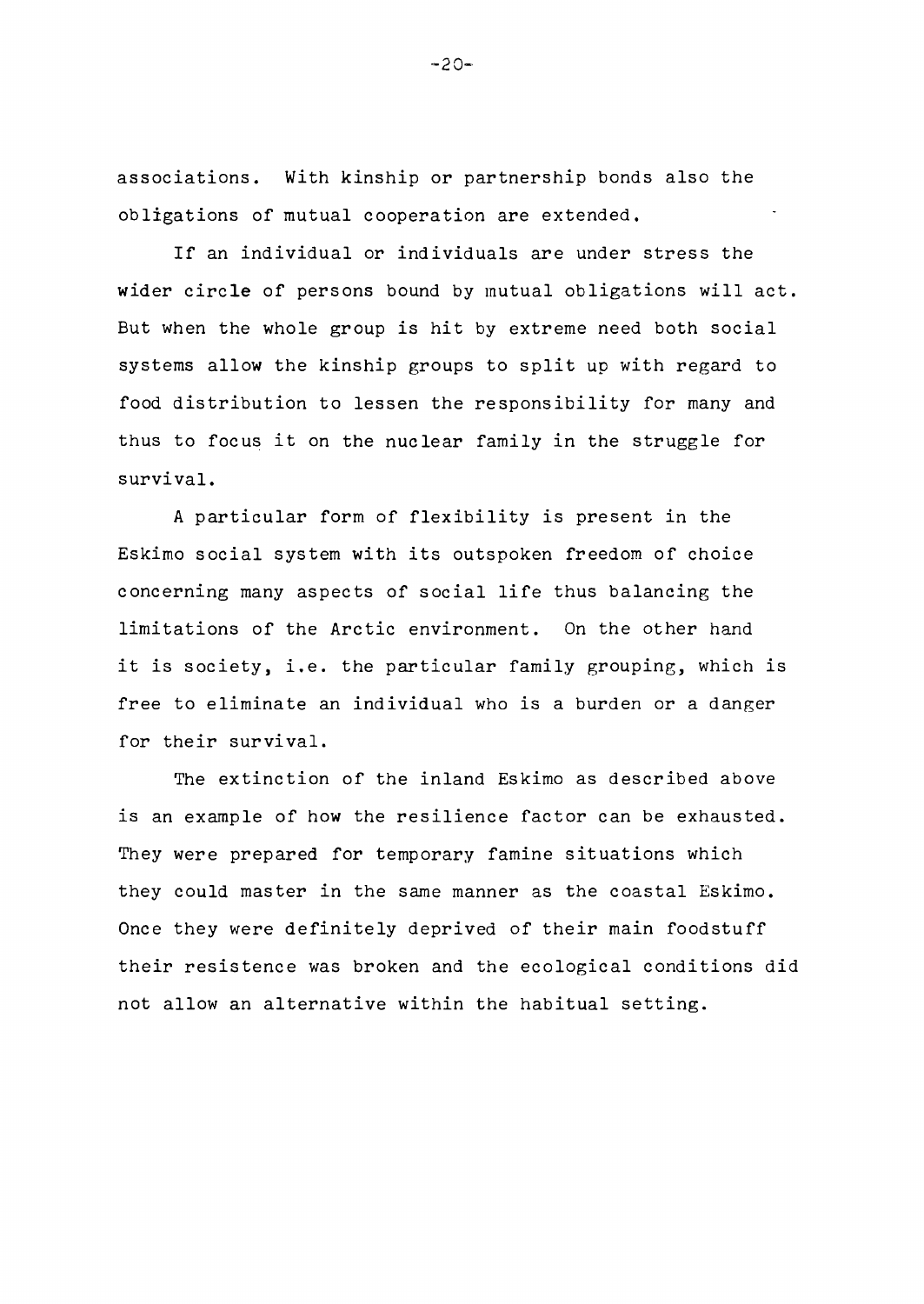## Recommendations

" This study is too short to be representative for every social structure. It can only serve to show that--fortuitously or not--the resilience phenomenon is manifest in both instances in the form of marked flexibility. In order to draw generalizations, research on a far broader scale would be needed in which a variety of societies should be compared as to their economic levels, or political and religious systems for instance. Different stress situations, manmade and environmentally conditioned, should be examined. By an inquiry into the death of cultures it should be found out in what domain the decisive impact for complete destruction can lie.